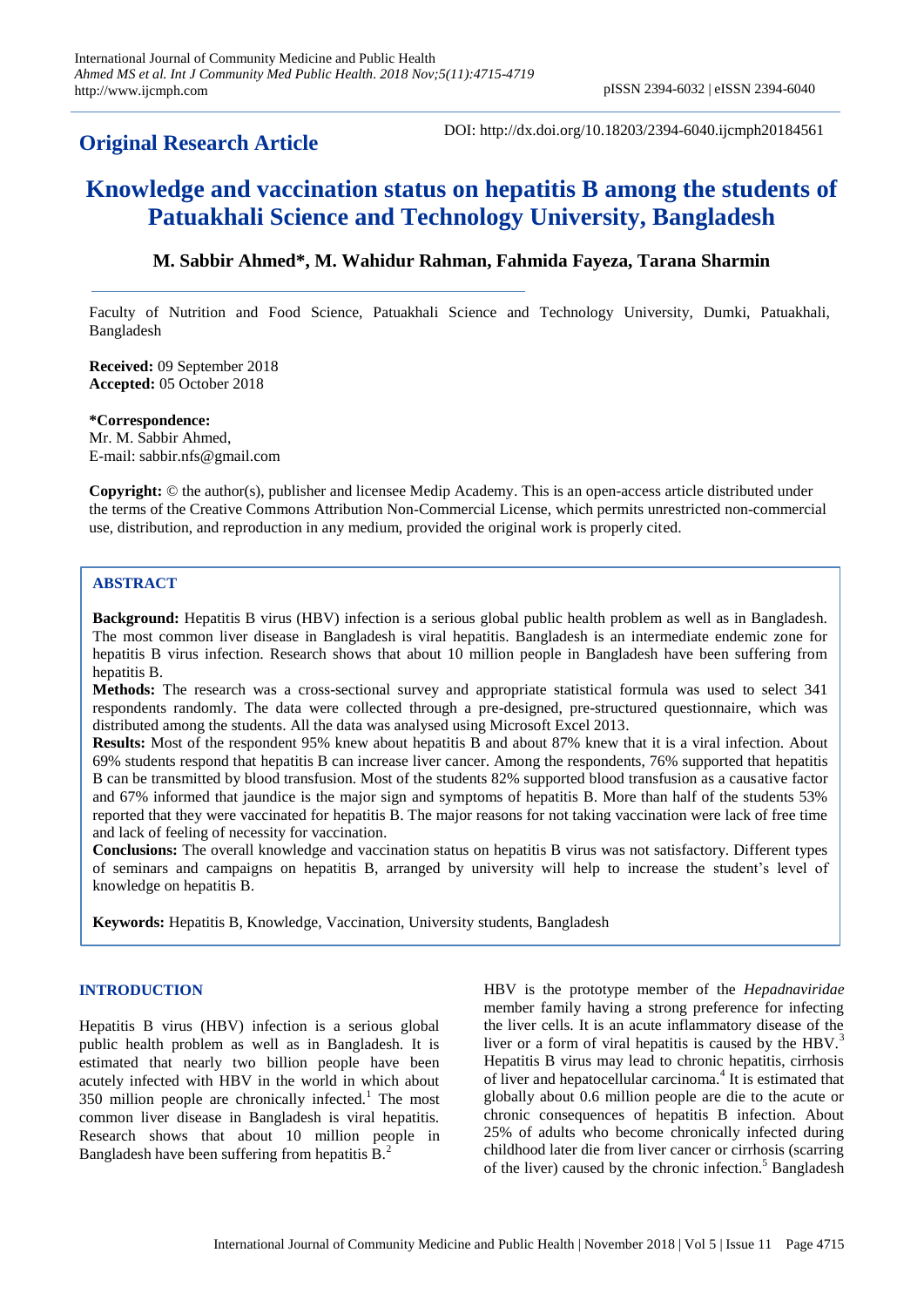is an intermediate endemic zone for Hepatitis B virus infection.<sup>6</sup>

Although hepatitis B is an ancient disease, most of the knowledge of its epidemiology, prevention, pathogenesis, natural history and treatment were made in the past few years. Certain groups are at particularly high risk of HBV infection. These includes: healthcare workers, men who have sex with other men, people who use IV drugs, people with multiple sex partners, people with chronic liver disease, people with kidney disease, people over the age of 60 with diabetes, those traveling to countries with a high incidence of  $HBV$  infection.<sup>7</sup> Vertical transmission, transmission through unsafe sex, unsafe injections and body fluid like blood, saliva etc. are the most common route of infection for HBV. 7

There is no specific treatment for acute hepatitis B. Vaccination against HBV and safety measures are the only way to avoid this hepatitis B infection. The vaccine against hepatitis B is available since 1982 and is 95% successful preventing infection and its grave consequences like liver cancer and cirrhosis of liver.<sup>8</sup> In Bangladesh hepatitis B vaccination has been integrated into the national EPI program since 2005.<sup>9</sup> After completing the graduation university students might go for professional or married life. So, it is very important for them to have the basic knowledge about the hepatitis B and make sure that he/she is HBV positive or negative. If it is found positive it can be very dangerous for him as well as for the family and society. So the university students are expected to have a sound knowledge regarding hepatitis B and safety precautions to prevent its acquisition and spreading.

However, a few study have been conducted to assess the knowledge and vaccination status on hepatitis B among the university students in Bangladesh. This study is therefore helpful to evaluate the vaccination status and knowledge regarding hepatitis B. The objectives of this study was to assess the knowledge and vaccination status on hepatitis B among the students of Patuakhali Science and Technology University in Bangladesh.

#### **METHODS**

#### *Type of study*

A cross sectional study was carried out among the students of Patuakhali Science and Technology University, Bangladesh during the time period between July to August 2018.

#### *Sample size*

A total of 341 students were randomly selected from all the students of the university. The sample size was statistically calculated by using following formula:

$$
n = \frac{\frac{z^2 \times p(1-p)}{e^2}}{1 + (\frac{z^2 \times p(1-p)}{e^2 \times N})}
$$

Where,  $n=$  sample size,  $z =$  the value of association with 95% confidence interval= 1.96,  $p=$  Level of variability = 0.5, e=margin of error (percentage in decimal form)  $=$ 0.05, N =population size= 3000.

#### *Data collection*

The data were collected through a pre-designed, prestructured questionnaire, which was distributed among the students. A pilot survey was done to check the validity of the questionnaire. The questionnaire was in English and consisted of questions related to knowledge of hepatitis B infection as regards to basic information, mode of transmission, risk factors, sign and symptoms, vaccination information and reasons for not taking vaccination. All the questions were objective in nature with 'Yes', 'No' and 'Not sure' as the options, although a few questions were of multiple-choice type. The oral consent was obtained from each participant before data collection.

#### *Data analysis*

After finishing of all data collection informations were re-checked and entered into the computer very carefully. The data was edited if there was any discrepancy (doubt entry, wrong entry). All the data was analyzed using Microsoft Excel 2013. For tabular charts and graphical representation Microsoft Word 2013 was used.

#### **RESULTS**

#### **Table 1: Demographic characteristics of the students (N=341).**

| <b>Variables</b>                 | <b>Frequency</b> | Percentage $\overline{(\%)}$ |  |  |
|----------------------------------|------------------|------------------------------|--|--|
| Age (in years)                   |                  |                              |  |  |
| $18 - 21$                        | 216              | 63.34                        |  |  |
| $22 - 25$                        | 125              | 36.66                        |  |  |
| Mean $(\pm SD)=20.98 (\pm 1.58)$ |                  |                              |  |  |
| Gender                           |                  |                              |  |  |
| Male                             | 207              | 60.7                         |  |  |
| Female                           | 134              | 39.3                         |  |  |
| <b>Religious status</b>          |                  |                              |  |  |
| Muslim                           | 271              | 79.47                        |  |  |
| Hindu                            | 68               | 19.95                        |  |  |
| <b>Others</b>                    | 2                | 0.58                         |  |  |
| <b>Educational level</b>         |                  |                              |  |  |
| Undergraduate                    | 298              | 87.39                        |  |  |
| Graduate                         | 43               | 12.61                        |  |  |

A total of 341 students were randomly selected aged between  $18-25$  years and Mean  $(\pm SD)$  age of the study subjects were  $20.98$  ( $\pm 1.58$ ). Most of the students were male 60% and the predominant religious status was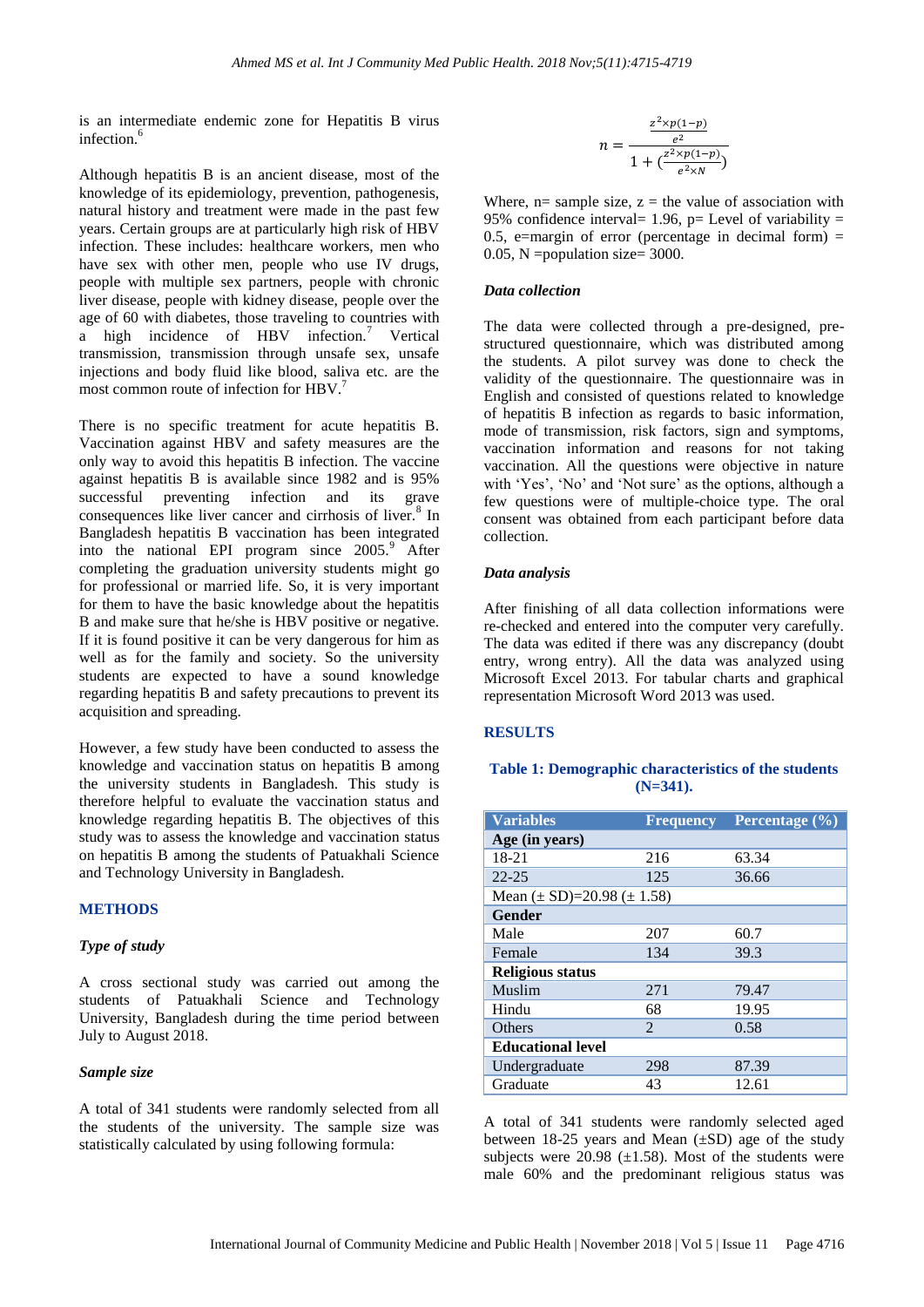Muslim 79%. Majority of the subjects 87% were the undergraduate students (Table 1).

Table 2 shows the basic knowledge of the respondents regarding the hepatitis B. Most of the respondent 95% knew about hepatitis B and about 87% knew that it is a viral infection. About 69% students respond that Hepatitis B can increase liver cancer. More than half of the respondents 60% tested their blood for hepatitis B.

Table 3 illustrates the knowledge of the respondents about the mode of transmission, risk factors and symptoms of hepatitis B infection. Among the respondents, 76% supported that hepatitis B can be transmitted by blood transfusion. About 35% marked unprotected sex as a way of mode of transmission. 29% of the respondents informed that the virus can be transmitted through saliva whereas only 4% said that they had never heard of these factors before.

#### **Table 2: Basic knowledge of the respondents regarding hepatitis B (N=341).**

|                                                     | <b>Yes</b><br>N(% | N <sub>0</sub><br>N(% | Not sure<br>N(% |
|-----------------------------------------------------|-------------------|-----------------------|-----------------|
| Do you know about hepatitis B?                      | 326 (95.60)       | 10(2.94)              | 5(1.46)         |
| Do you know hepatitis B is a viral infection?       | 296 (86.81)       | 31(9.09)              | 14(4.10)        |
| Do you think hepatitis B can impair liver function? | 246 (72.15)       | 45 (13.19)            | 50 (14.66)      |
| Do you think hepatitis B can increase liver cancer? | 235 (68.91)       | 37(10.85)             | 69 (20.24)      |
| Do you think hepatitis B can be completely cured?   | 107(31.38)        | 150 (43.98)           | 84 (24.64)      |
| Do you ever test your blood for hepatitis B?        | 203 (59.53)       | 126 (36.95)           | 12(3.52)        |

#### **Table 3: Knowledge about mode of transmission, risk factors and symptoms about hepatitis of the respondents (N=341).**

|                             | <b>Frequency</b> | Percentage (%) |
|-----------------------------|------------------|----------------|
| <b>Mode of transmission</b> |                  |                |
| <b>Blood</b> transfusion    | 261              | 76.54          |
| Mother to fetus             | 132              | 38.7           |
| Infected syringe and needle | 144              | 42.22          |
| Saliva                      | 100              | 29.32          |
| Unprotected sex             | 119              | 34.89          |
| No transmission factors     | 14               | 4.1            |
| <b>Risk factors for HBV</b> |                  |                |
| Smoking                     | 46               | 13.48          |
| Alcohol                     | 72               | 21.11          |
| <b>Blood</b> transfusion    | 279              | 81.81          |
| Dental visit                | 42               | 12.31          |
| No risk factors             | 18               | 5.27           |
| <b>Symptoms for HBV</b>     |                  |                |
| Fever                       | 169              | 49.56          |
| Jaundice                    | 230              | 67.44          |
| Loss of appetite            | 106              | 31.08          |
| Nausea                      | 86               | 25.21          |
| Vomiting                    | 113              | 33.13          |
| No symptoms                 | 14               | 4.1            |

## **Table 4: Vaccination status of the respondents.**

|                                | <b>Frequency</b> | Percentage $(\% )$ |
|--------------------------------|------------------|--------------------|
| <b>Vaccinated for HBV</b>      | 180              | 52.78              |
| Not vaccinated for HBV         | 136              | 39.88              |
| Not sure about the vaccination | 25               | 7.34               |
| <b>Total</b>                   | 341              | 100                |

It was found that most of the students 82% supported blood transfusion as a causative factor of Hepatitis B. About 21% and 13% population said that hepatitis B happens due to alcohol and smoking respectively.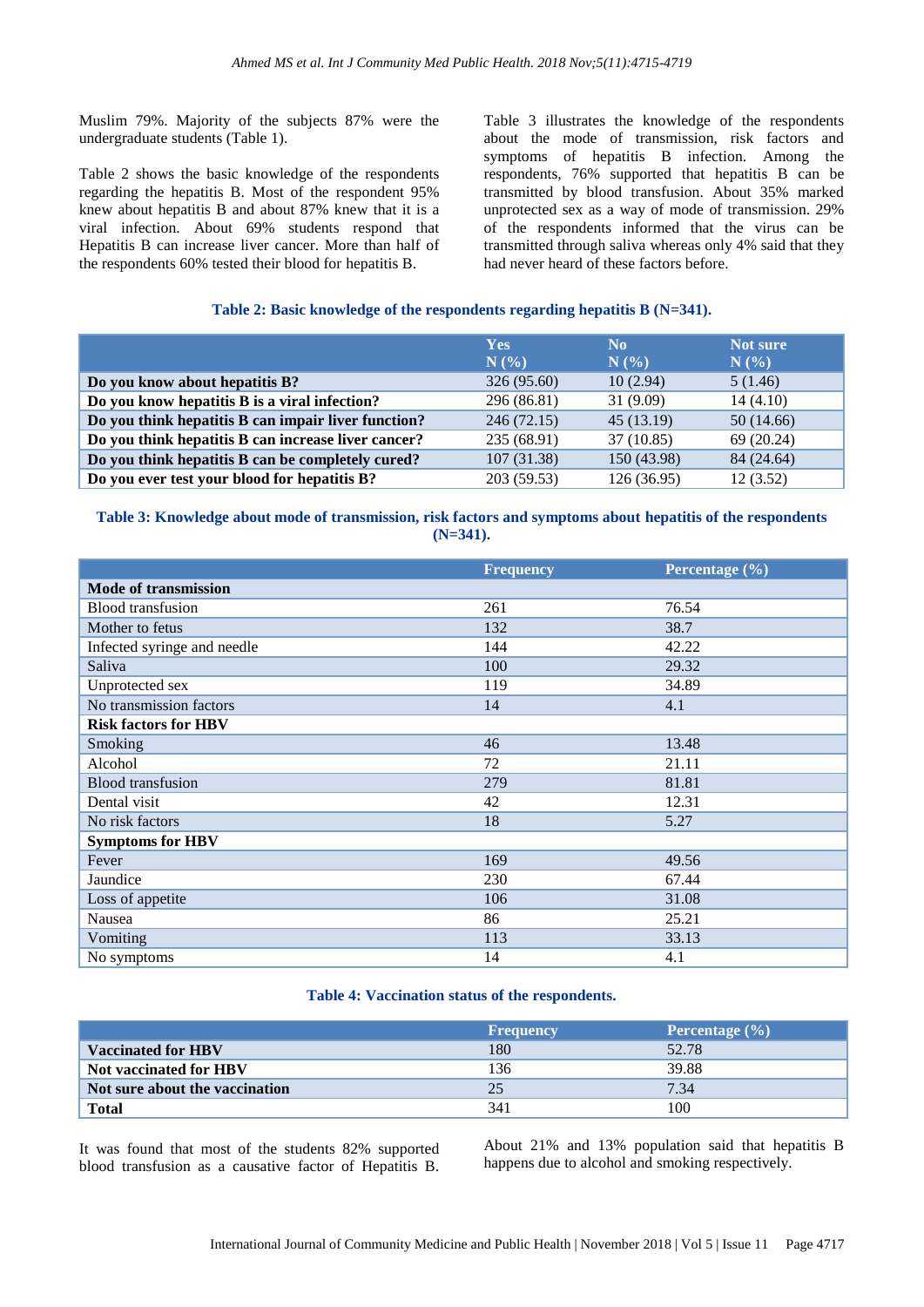Among the study population, maximum respondents 67% informed that jaundice is the major sign and symptoms of hepatitis B. Only few population about 4% confirmed that they had no knowledge regarding that information. (N.B. all the responses were multiple in nature)

More than half of the students 53% reported that they were vaccinated for hepatitis B infection and about 7% respondents was not sure about the vaccination (Table 4).



**Figure 1: Reasons behind not taking vaccine.**

The population who did not take vaccine specify some reasons for that. Most of them 25% and 24% did not take vaccine due to lack of free time and lack of feeling of necessity respectively. 4% of the respondents reported that they never heard about vaccination (Figure 1).

#### **DISCUSSION**

Hepatitis B is a serious global public health problem which occurs due to hepatitis B virus affecting the liver. In our study most of our study population were in the age range 18-21 years 63% and majority of the subjects 87% were the undergraduate students of the university. Our current study found that Most of the respondent 95% knew about hepatitis B and about 87% knew that it is a viral infection which is greater than the another study done in Bangladesh among the university students.<sup>10</sup> About 69% students respond that hepatitis B can increase liver cancer which is similar with the study done among Vietnamese American college students.<sup>11</sup> About 37% respondents reported that hepatitis B cannot be cured which is higher than the previous study.<sup>11</sup>

This study reveals that, among the study population about 76% supported that hepatitis B can be transmitted through blood transfusion which is lower than the previous study done among the nurses in Bangladesh.<sup>12</sup> About 35% marked unprotected sex as a way of mode of transmission which is lower than the previous study.<sup>11,12</sup> Our study also found that most of the students 82% supported blood transfusion as a causative factor of hepatitis B which is higher than the previous done in Bangladesh.<sup>10</sup> Among the study population, maximum respondents 67% informed that jaundice is the major sign and symptoms of hepatitis B which is higher than the study reported from Bangladesh.<sup>10</sup>

This study also found that, more than half of the students 53% reported that they were vaccinated for hepatitis B infection which is lower than the study done in India.<sup>13</sup> The population who did not take vaccine specify some reasons for that. Most of them 25% and 24% did not take vaccine due to lack of free time and lack of feeling of necessity respectively which is relatively similar with the previous study done among the Bangladeshi University students.<sup>10</sup>

#### **CONCLUSION**

The overall knowledge of hepatitis B virus is not satisfactory. Nearly half of the respondents did not take vaccine. The students do not have adequate knowledge about the mode of transmission, risk factors and symptoms of viral hepatitis B. There were certain amount of population which was not so small thought that it is unnecessary for them to take vaccine. Different types of seminar and campaigns on hepatitis B, arranged by university can increase the student's level of knowledge on hepatitis B. Government and different health related organization should take necessary steps to increase knowledge and awareness about hepatitis B virus and its vaccination.

#### **ACKNOWLEDGEMENTS**

The author wishes to acknowledge Liton Chandra Sen, Jasmin Ara Farhana and all the participants for their help and assistance.

*Funding: No funding sources Conflict of interest: None declared Ethical approval: Not required*

#### **REFERENCES**

- 1. Lee WM. Hepatitis B virus infection. New England J Med. 1997;337(24):1733-45.
- 2. Lin C-L, Kao J-H. Hepatitis B viral factors and clinical outcomes of chronic hepatitis B. J Biomed Sci. 2008;15(2):137-45.
- 3. Al-Hussami M. Knowledge and acceptance of hepatitis B vaccine. Int J Healthcare Admin. 2004;2(1).
- 4. Malik AH, Lee WM. Chronic hepatitis B virus infection: treatment strategies for the next millennium. Ann Internal Med. 2000;132(9):723-31.
- 5. Huq S, Hossain SM, Haque SMT, Akter S. Knowledge, attitude and practice on hepatitis-B infection among infected patients in a Homoeopathy Medical Center in Dhaka City, Bangladesh. South East Asia J Public Health. 2016;6(1):27-31.
- 6. Alam S, Azam G, Mustafa G, Alam M, Ahmad N. Past, present, and future of hepatitis B and fatty